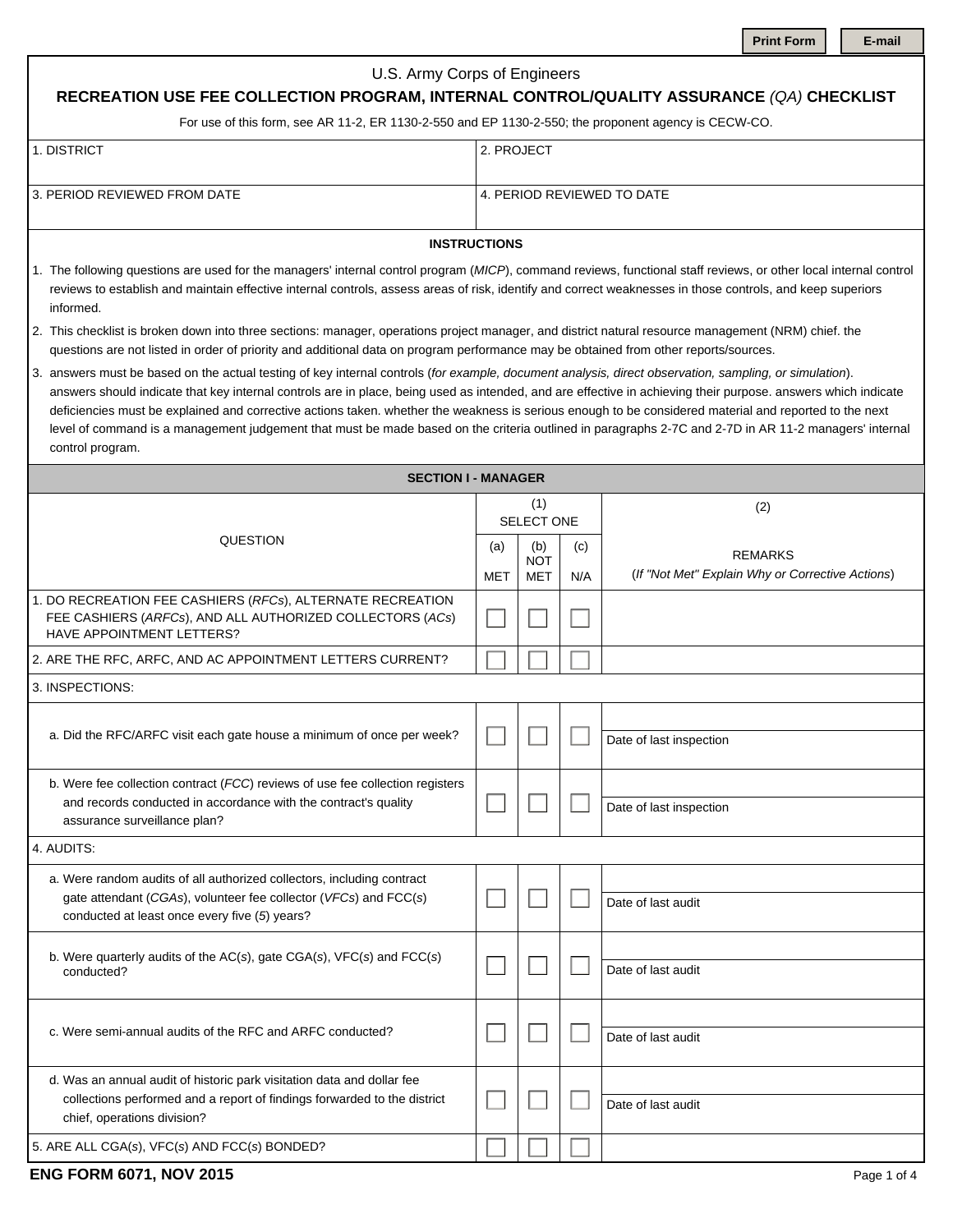| QUESTION                                                                                                                                                                                                                          |  | (1)<br><b>SELECT ONE</b> |                   |     | (2)                                                                |
|-----------------------------------------------------------------------------------------------------------------------------------------------------------------------------------------------------------------------------------|--|--------------------------|-------------------|-----|--------------------------------------------------------------------|
|                                                                                                                                                                                                                                   |  | (b)<br>(a)               |                   | (c) |                                                                    |
|                                                                                                                                                                                                                                   |  |                          | <b>NOT</b><br>MET | N/A | <b>REMARKS</b><br>(If "Not Met" Explain Why or Corrective Actions) |
| 6. ARE ALL CGA(s), VFC(s) AND FCC(s) BONDS CURRENT?                                                                                                                                                                               |  |                          |                   |     |                                                                    |
| 7. HAVE ALL THOSE RESPONSIBLE FOR RECREATION USE FEE<br>COLLECTION AND OVERSIGHT RECEIVED THE REQUIRED<br>AUTHORIZED COLLECTORS TRAINING?                                                                                         |  |                          |                   |     |                                                                    |
| 8. HAS THE AUTHORIZED COLLECTORS TRAINING TRACKING SHEET<br>(ENG FORM 6070) BEEN UPDATED TO REFLECT DATES OF TRAINING,<br>NUMBER TRAINED, AND THE METHOD OF TRAINING (classroom, desk<br>side brief, electronic briefing slides)? |  |                          |                   |     |                                                                    |
| 9. IS THE KEY CONTROL OFFICER A SEPARATE INDIVIDUAL THAN<br>THOSE ASSIGNED TO PERFORM DUTIES AS A RFC, ARFC OR AC?                                                                                                                |  |                          |                   |     |                                                                    |
| 10. IS THE MASTER KEY CONTROL LIST CURRENT?                                                                                                                                                                                       |  |                          |                   |     |                                                                    |
| 11. IS ACCOUNTABLE FEE PROPERTY ISSUED TO AUTHORIZED<br>PERSONS ONLY?                                                                                                                                                             |  |                          |                   |     |                                                                    |
| 12. IS ACCOUNTABLE FEE PROPERTY ISSUED USING A DA FORM 410 OR<br>OTHER APPROPRIATE RECEIPT?                                                                                                                                       |  |                          |                   |     |                                                                    |
| 13. IS ANY ACCOUNTABLE FEE PROPERTY BEING SHARED?                                                                                                                                                                                 |  |                          |                   |     |                                                                    |
| 14. IS ALL ACCOUNTABLE PROPERTY (issued and unissued) PROPERLY<br>SECURED?                                                                                                                                                        |  |                          |                   |     |                                                                    |
| 15. ARE HONOR VAULT COLLECTIONS BEING COUNTED AND VERIFIED<br>IN THE PRESENCE OF AT LEAST TWO (2) AUTHORIZED PERSONS, AT<br>LEAST ONE OF WHICH IS A GOVERNMENT EMPLOYEE?                                                          |  |                          |                   |     |                                                                    |
| 16. ARE SAFES PROPERLY RATED AND ACCESSIBLE TO ONLY<br><b>AUTHORIZED PERSONS?</b>                                                                                                                                                 |  |                          |                   |     |                                                                    |
| 17. ARE LOCKING MONEY BAGS BEING USED TO TRANSPORT FUNDS?                                                                                                                                                                         |  |                          |                   |     |                                                                    |
| 18. DO ALL HONOR VAULTS UTILIZE A DOUBLE KEY LOCK ACCESS /<br><b>INSERT BOX?</b>                                                                                                                                                  |  |                          |                   |     |                                                                    |
| 19. ARE CONTROLS IN PLACE TO ENSURE NO ONE HAS ACCESS TO<br>BOTH KEYS FOR THE DOUBLE KEY LOCK ACCESS / INSERT BOX?                                                                                                                |  |                          |                   |     |                                                                    |
| 20. ARE RANDOM INSPECTIONS OF HONOR VAULTS BEING CONDUCTED                                                                                                                                                                        |  |                          |                   |     |                                                                    |
| AT LEAST ONCE EVERY FIVE (5) YEARS TO ENSURE A DOUBLE BOX /<br>LOCK SYSTEM IS IN PLACE AND NO ONE PERSON HAS KEYS TO<br>BOTH REMOVE AND OPEN THE INSERT?                                                                          |  |                          |                   |     | DATE OF LAST AUDIT                                                 |
| 21. IS THE RFC / ARFC USING THE APPROPRIATE APPROVED SWD<br>ACCOUNTABLE FEE PROPERTY AND USE FEE TRACKING<br>SPREADSHEETS TO ENSURE ACCOUNTABILITY?                                                                               |  |                          |                   |     |                                                                    |
| 22. ARE THE APPROPRIATE APPROVED AUDIT FORMS BEING USED TO<br>CONDUCT REVIEWS OF ALL AUTHORIZED COLLECTORS?                                                                                                                       |  |                          |                   |     |                                                                    |
| 23. ARE ALL DISCREPANCIES DOCUMENTED AND NECESSARY<br>CORRECTIVE ACTIONS TAKEN AND REPORTED TO THE<br>OPERATIONS PROJECT MANAGER AND DISTRICT NRM CHIEF?                                                                          |  |                          |                   |     |                                                                    |
| 24. REMARKS/SUMMARY                                                                                                                                                                                                               |  |                          |                   |     |                                                                    |
| 25a, MANAGER'S NAME<br>b. DATE                                                                                                                                                                                                    |  |                          |                   |     | c. MANAGER'S SIGNATURE                                             |
| 26a. INTERNAL CONTROL/QA REVIEWER'S NAME<br>b. DATE                                                                                                                                                                               |  |                          |                   |     | c. INTERNAL CONTROL/QA REVIEWER'S SIGNATURE                        |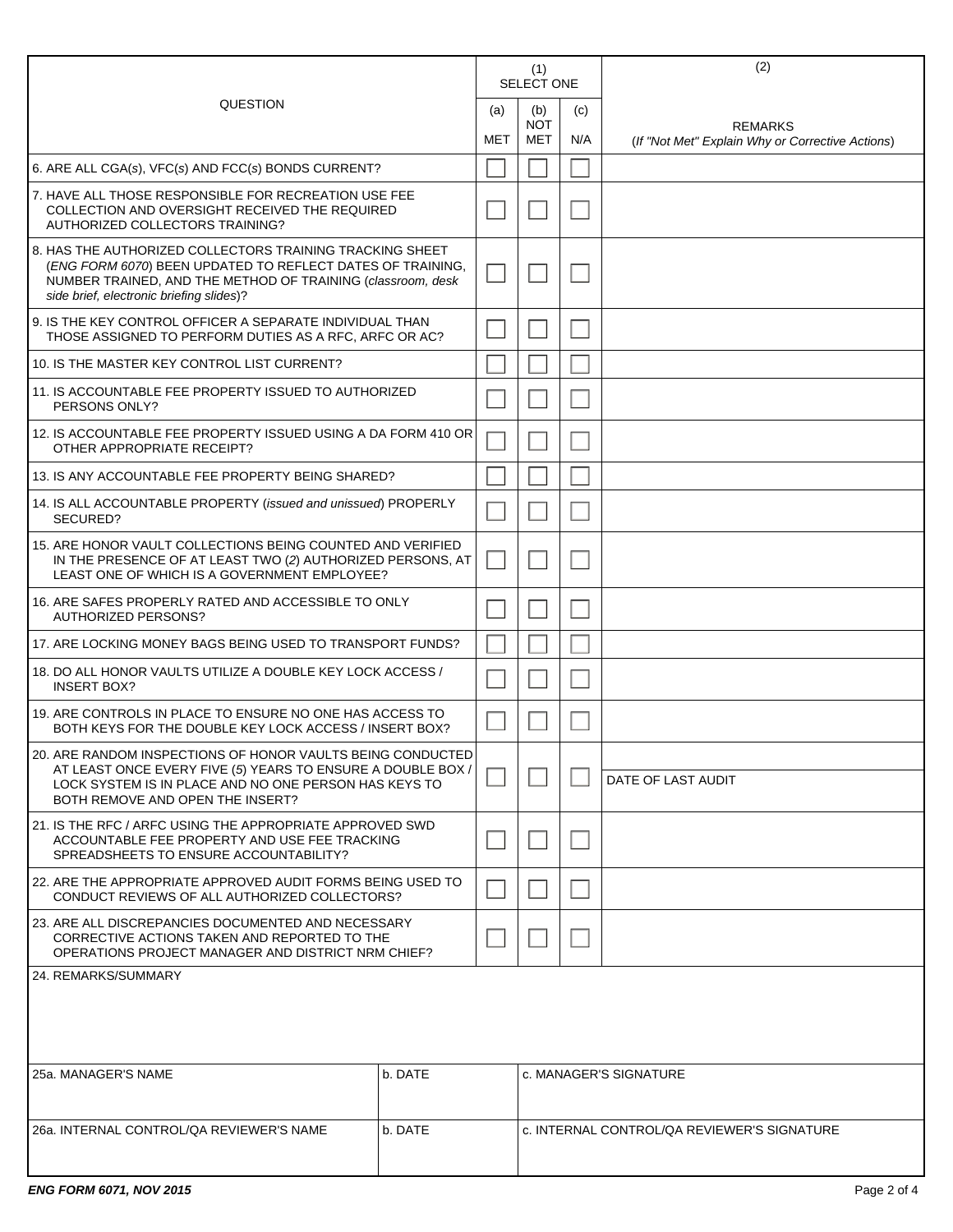| <b>SECTION II - OPERATIONS PROJECT MANAGER</b>                                                                                                                                                   |         |     |                   |     |                                                  |  |
|--------------------------------------------------------------------------------------------------------------------------------------------------------------------------------------------------|---------|-----|-------------------|-----|--------------------------------------------------|--|
| QUESTION                                                                                                                                                                                         |         |     | a.<br>SELECT ONE  |     | b.                                               |  |
|                                                                                                                                                                                                  |         | (1) | (2)<br><b>NOT</b> | (3) | <b>REMARKS</b>                                   |  |
| 1. HAS MANAGEMENT CONDUCTED RFC / ARFC AUDITS IN THE LAST 6                                                                                                                                      |         | MET | MET               | N/A | (If "Not Met" Explain Why or Corrective Actions) |  |
| MONTHS?<br>2. ARE QUARTERLY AUDITS OF ALL AC(s), CGA(s), VFC(s) AND FCC(s)                                                                                                                       |         |     |                   |     |                                                  |  |
| BEING CONDUCTED ON A QUARTERLY BASIS?                                                                                                                                                            |         |     |                   |     |                                                  |  |
| 3. HAS MANAGEMENT CONDUCTED A REVIEW WITHIN THE LAST 12<br>MONTHS OF FEE COLLECTION REVENUE AND COMPARED IT TO<br><b>HISTORICAL AVERAGES?</b>                                                    |         |     |                   |     |                                                  |  |
| 4. HAS MANAGEMENT CONDUCTED AN AUDIT OF THE RECREATION FEE<br>PROGRAM TO INCLUDE DAY USE / CAMPING FEE VAULTS, GATE<br>ATTENDANTS, VOLUNTEERS AND NRRS COLLECTIONS WITHIN THE<br>LAST 12 MONTHS? |         |     |                   |     |                                                  |  |
| 5. WERE DISCREPANCIES FROM ANY AUDIT DOCUMENTED AND<br>REPORTED BY MANAGEMENT ALONG WITH A CORRECTIVE ACTION<br>PLAN?                                                                            |         |     |                   |     |                                                  |  |
| 6. WERE DISCREPANCIES AND CORRECTIVE ACTION PLANS REPORTED<br>TO THE DISTRICT CHIEF, OPERATIONS DIVISION?                                                                                        |         |     |                   |     |                                                  |  |
| 7. DO MANAGERS FOLLOW UP ON AUDIT FINDINGS, NOTED<br>DISCREPANCIES AND CORRECTIVE ACTION PLANS?                                                                                                  |         |     |                   |     |                                                  |  |
| 8. HAS THE OPERATIONS PROJECT MANAGER REVIEWED ANY ITEMS<br>MARKED "NOT MET" UNDER THE MANAGER SECTION?                                                                                          |         |     |                   |     |                                                  |  |
|                                                                                                                                                                                                  |         |     |                   |     |                                                  |  |
| 10a. OPERATIONS PROJECT MANAGER'S NAME                                                                                                                                                           | b. DATE |     |                   |     | c. OPERATIONS PROJECT MANAGER'S SIGNATURE        |  |
| 11a. INTERNAL CONTROL/QA REVIEWER'S NAME                                                                                                                                                         | b. DATE |     |                   |     | c. INTERNAL CONTROL/QA REVIEWER'S SIGNATURE      |  |